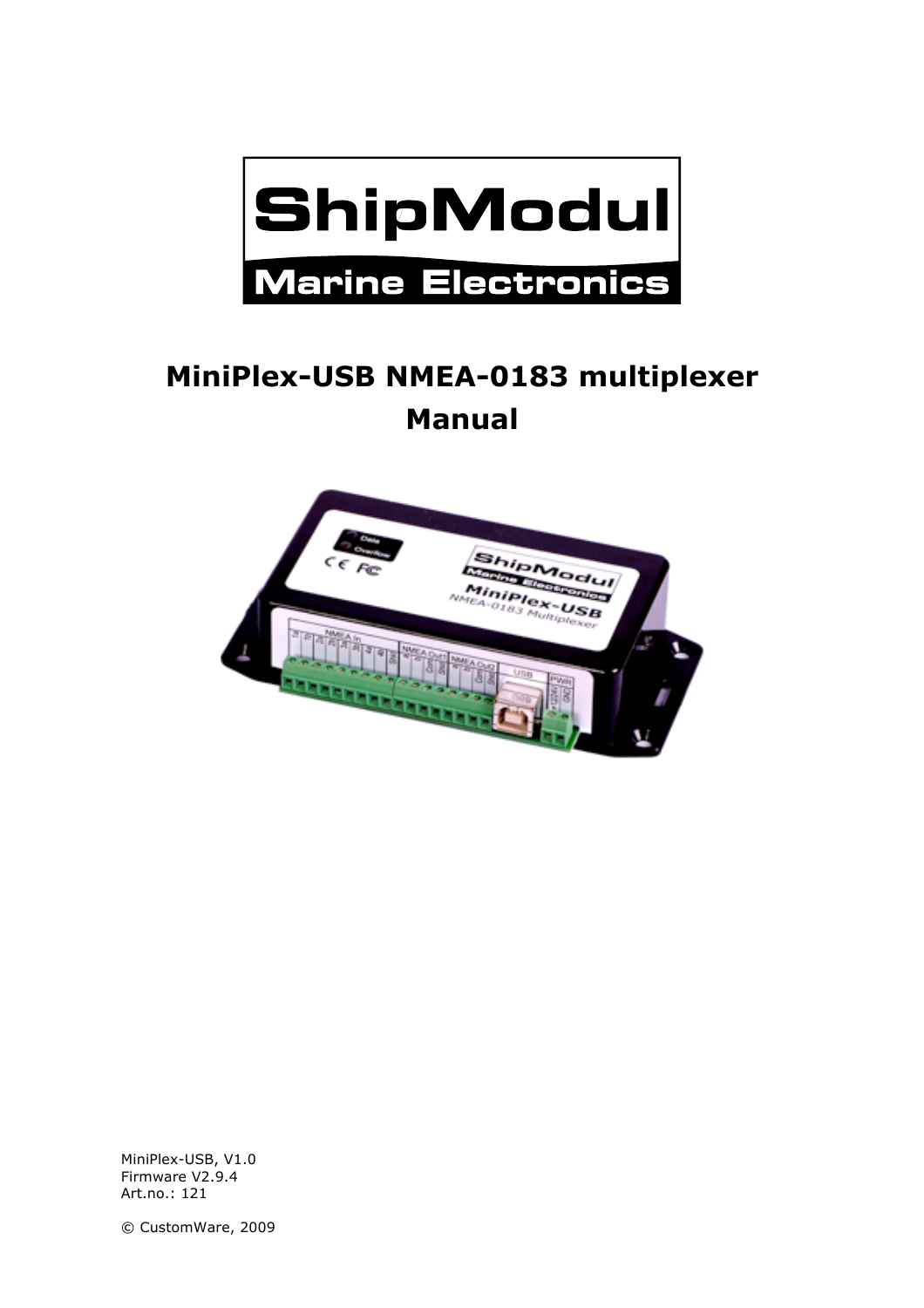## **Introduction**

The MiniPlex-USB is a four-channel NMEA multiplexer, enabling the connection of multiple NMEA-0183 instruments to each other and a computer. Available are four NMEA inputs (*listener*-ports), two NMEA outputs (*talker*-ports) and one USB interface for connection with a computer. The multiplexer offers many features for manipulating incoming NMEA data like sentence filtering, real time mode, talker ID modification and SeaTalk to NMEA translation in order to read data from Raymarine instruments like the ST40, ST50 and ST60 series.



## **Operation**

The multiplexer reads NMEA sentences from the listener ports and stores them in a buffer, one for each input. The sentences are read from the buffers in a round robin fashion - one sentence at a time - giving each listener port equal priority. Each sentence is then sent to the talker ports and the USB interface.

The speed of the listener ports is fixed to 4800 Baud ( $=$  bits per second), which equals 480 characters per second. When all listener ports receive data at this rate, the buffers will not be emptied in time and an overflow situation occurs. The red LED indicates this situation. When a buffer is full, a partially received sentence will be discarded, to ensure that the multiplexer only sends complete and valid NMEA sentences.

There are several ways to resolve this overflow situation:

- 1. Configure the instruments on the listener ports to send less data or with greater intervals. It is often possible to disable non-relevant sentences.
- 2. Many instruments do not allow selection of NMEA sentences to be output. In this case, use the NMEA sentence filter in the multiplexer to block unwanted sentences. Unwanted sentences are discarded immediately.
- 3. Set the operation mode of the multiplexer to Server mode (factory default). This mode only sends incoming data to the computer and to NMEA Out1, which is high speed. In Hub mode, the high-speed ports must wait for every character to be transmitted over the low speed NMEA Out 2 port.
- 4. Increase the speed of the Out1 port on the multiplexer. The maximum speed is 38400 Baud. From 19200 Baud and up (4 x 4800!) an overflow will never occur, except when the multiplexer is set to Hub Mode.

The multiplexer has two talker ports, 'Out 1' and 'Out 2'. All received sentences from the listener ports are available on talker port 'Out 1'. Talker port 'Out 2' can be configured to output either all received sentences from the listener ports and the USB interface (Hub Mode), or only sentences from the USB interface (Server Mode). See the table below.

|                | <b>NMEA</b><br>ln 1 | <b>NMEA</b><br>ln 2 | <b>NMEA</b><br>In <sub>3</sub> | <b>NMEA</b><br>In <sub>4</sub> | <b>USB</b><br>In |
|----------------|---------------------|---------------------|--------------------------------|--------------------------------|------------------|
| NMEA Out 1     | H/S                 | H/S                 | H/S                            | H/S                            |                  |
| NMEA Out 2     | Н                   | н                   | н                              | н                              | H/S              |
| <b>USB Out</b> | H/S                 | H/S                 | H/S                            | H/S                            |                  |

H: Hub mode, S: Server mode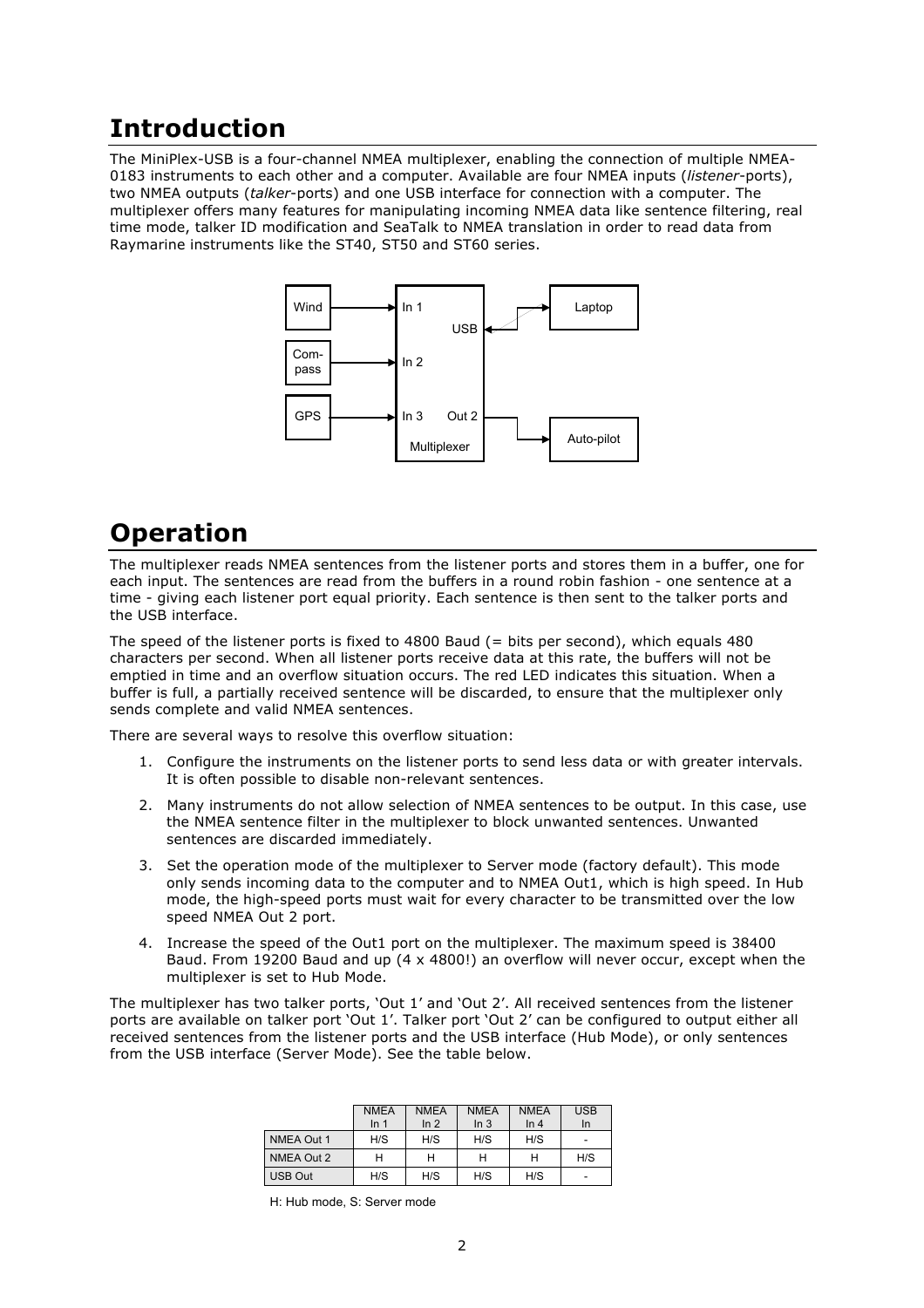# **Connections**

#### **NMEA Listener Ports**

The multiplexer has four listener ports, 'In 1' to 'In 4'. Each listener port should be connected to one instrument only. These inputs are galvanically isolated from the multiplexer, as specified in the NMEA-0183 standard.

Connect the 'a' and 'b' terminals of the listener port on the multiplexer to the 'a' and 'b' terminals of the talker port on the instrument. Other designations used are for instance 'Data +' and 'Data -', 'TX+' and 'TX-' , 'Out +' and 'Out –' or 've+' and 've-'.

Some instruments have single ended talker ports, with only one data terminal. Connect this terminal to the 'a' terminal on the multiplexer, and connect the 'b' terminal on the multiplexer with the ground of the instrument. The latter is often combined with the power supply ground.



#### **NMEA Talker Ports**

Both talker ports can be connected to up to four instruments. Connect the 'a' and 'b' terminals of the talker port on the multiplexer to the 'a' and 'b' terminals of the listener port(s) on the instrument(s). Other designations used are for instance 'Data +' and 'Data -', 'TX+' and 'TX-' , 'Out +' and 'Out –' or 've+' and 've-'.

Some instruments have single ended listener ports, with only one data terminal. Connect this terminal to the 'a' terminal on the multiplexer, and leave the 'b' terminal on the multiplexer unconnected. Connect the 'Com' terminal on the multiplexer with the instrument ground.



Multiple instruments

The shield terminals (Shld) can be connected to the screen/shield of the cable, if present. This should always be done on one end of the cable only, preferable on the talker side.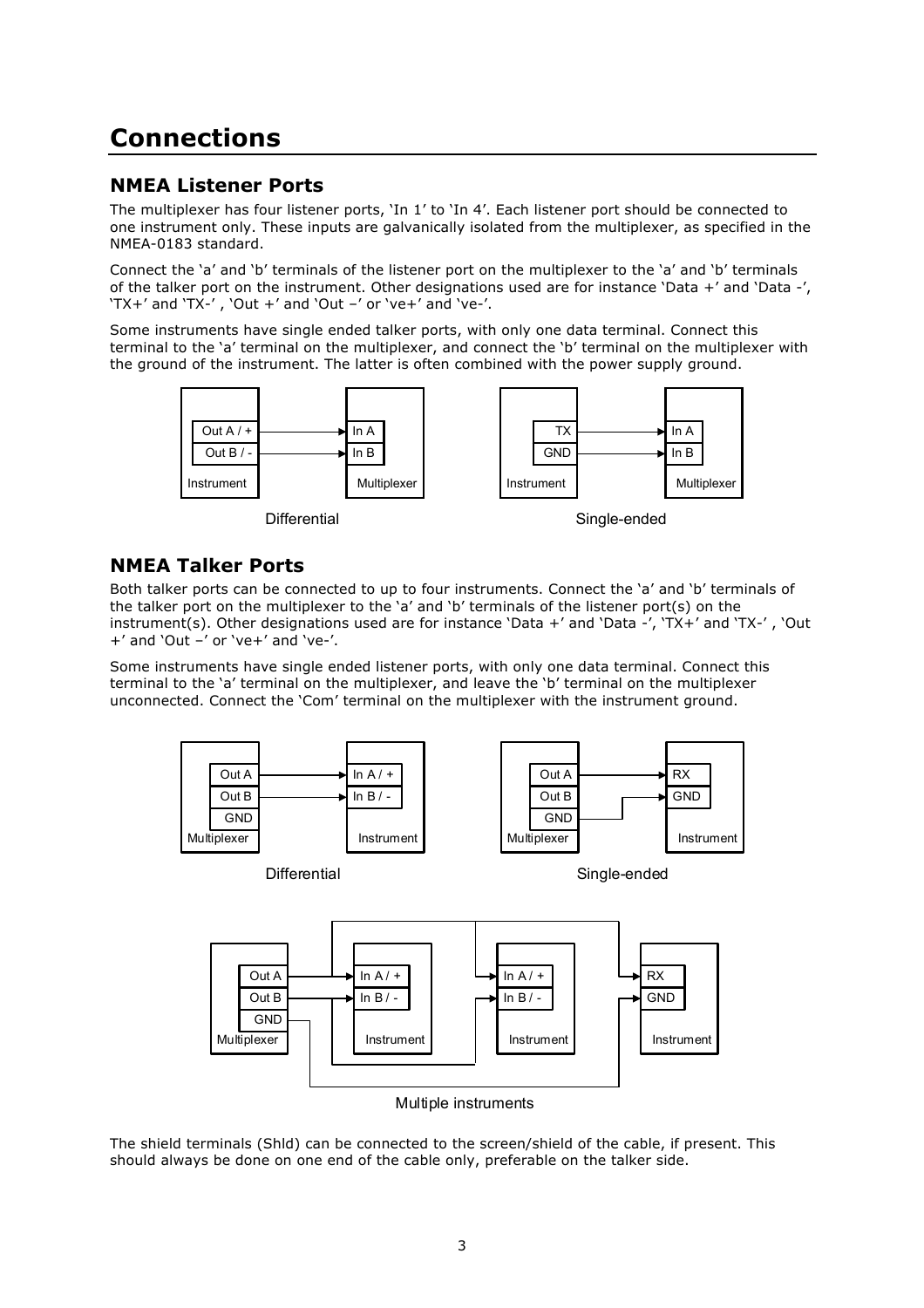### **SeaTalk**

SeaTalk<sup>®</sup> is a proprietary protocol developed by Raymarine®. This protocol is used for communication between Raymarine navigation instruments like the ST40, ST50 and ST60 series. To be able to use these instruments with commonly available navigation programs or to feed their data into other non-Raymarine instruments, the SeaTalk data needs to be translated into NMEA. Even Raymarine's own navigation software, Raytech Navigator, needs this translation.

The multiplexer can be connected to a SeaTalk network. It will translate all SeaTalk data required for navigation into NMEA sentences. NMEA Input 4 can be switched to SeaTalk mode and should be connected as follows:



Connecting a SeaTalk network

The screen of the SeaTalk cable is not connected to the multiplexer.

### **USB Interface**

The USB interface connects the multiplexer to a computer or a USB hub with the supplied cable. A driver provides a virtual COM port to allow navigation software to communicate with the multiplexer.

### **Power Supply**

The multiplexer is powered by the USB bus or from an externally supplied DC voltage from 8 to 35V and is protected against reversed polarity. The multiplexer automatically switches between the two power sources.

It is recommended to connect the multiplexer to the same power source or circuit breaker as the ships instruments and/or computer.

## **Driver Installation**

To use the MiniPlex-USB with your computer, a USB device driver needs to be installed. This driver creates a virtual COM port, which can be opened with any navigation software. Drivers are supplied for Windows 98 & ME, Windows 2000, Windows XP, Windows Vista and Max OS X.

#### **Windows Installation**

When the multiplexer is connected to a USB interface for the first time, Windows will detect new hardware and ask for a driver disk. Insert the supplied CD into the drive and follow the instructions on your screen. When asked to automatically search for drivers, answer no and choose the option to tell Windows where to find the driver. The driver can be found on the supplied CD, in de folder "USB Driver". This folder contains subfolders with drivers for various operating systems.

The installation on Windows 2000 and XP is a two-step process. First, the driver for the multiplexer will be installed. Next, Windows will detect a USB Serial device and will install a second driver. On XP systems, there can be a delay of up to 10 seconds between the installation of both drivers, which sometimes leads to the conclusion that the installation is complete after the first driver is installed. This is not the case. On Vista and W2K systems, there is only very little delay.

When the installation is complete, a new virtual COM port will be created. This COM port is marked in MPX-Config as "COMx (vcp)" where 'x' is a number. Select this port in your navigation software.

If necessary, the number of this COM port can be changed in the Windows Device Manager. Click on the '+' sign next to the entry marked as 'Ports (COM & LPT)'. This will expand the entry to list all available COM ports on your computer. The port for the multiplexer is listed as 'USB Serial Port (COMx)' where 'COMx' is the name of the newly created serial port.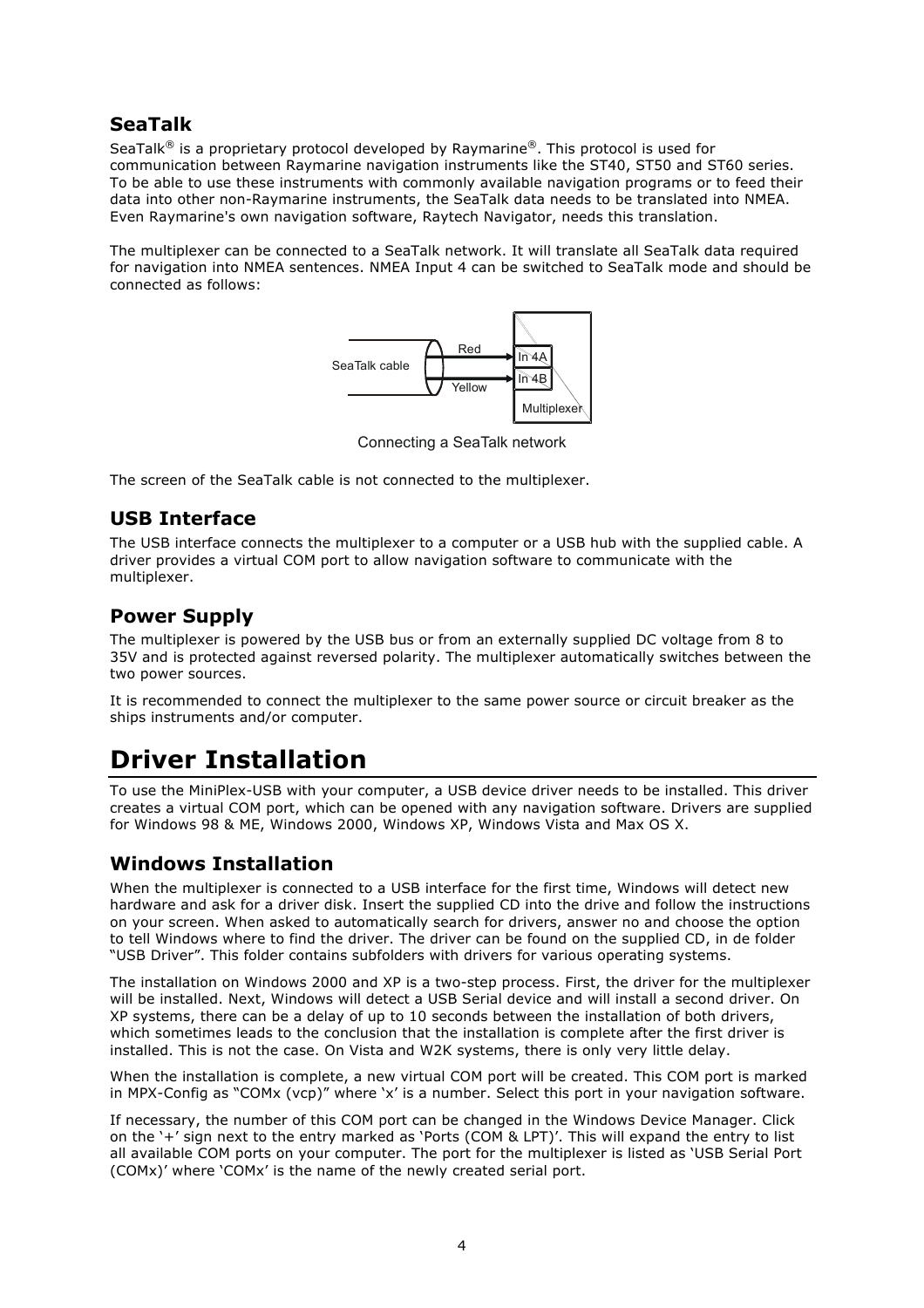To change this port number, double click on the 'USB Serial Port (COMx)' entry to open the property page for this port. Next, select the 'Port Settings' tab and click on the 'Advanced…' button. In the appearing window the used port number can be changed. Do not change any other setting in this window.

It is possible to select a port number that is already present on the computer, like COM1. The original COM1 port will then be disabled as long as the multiplexer is connected to the computer. This feature allows the port number to be set in a low range from COM1 to COM4, to accommodate software that only allows COM1 to COM4 to be selected.

More than one multiplexer can be connected at the same time. Every new unit will create a new virtual COM port. The number of this port will always be assigned to the same unit.

Windows allows a maximum of 256 COM ports. Not all software may be compatible however with COM ports numbered above COM9.

When installing updated drivers, uninstall the original drivers first with the 'Add/Remove Programs' icon in the Control Panel or use the 'Update Driver' button on the 'Driver' page of the 'USB Serial Port' property-page.

#### **Mac OS X Installation**

The OS X driver is available as a disk image file (.dmg) and can be found on the supplied CD in the 'USB Driver' folder. Run the installer by double clicking on the icon. Follow the instructions on the screen and reboot the computer when asked.

When the computer has rebooted, plug in the multiplexer. Then open System Preferences and select 'Network'. You should now get the message 'New Port Detected'. Click OK and select 'Network Port Configurations' from the Show list. The new port will be listed as 'MiniPlex-xxxxxxxx' where 'xxxxxxxx' represents the serial number of the multiplexer. Enable the port by checking the On box and clicking 'Apply Now'. You can now exit 'Network' and use the multiplexer in your navigation software.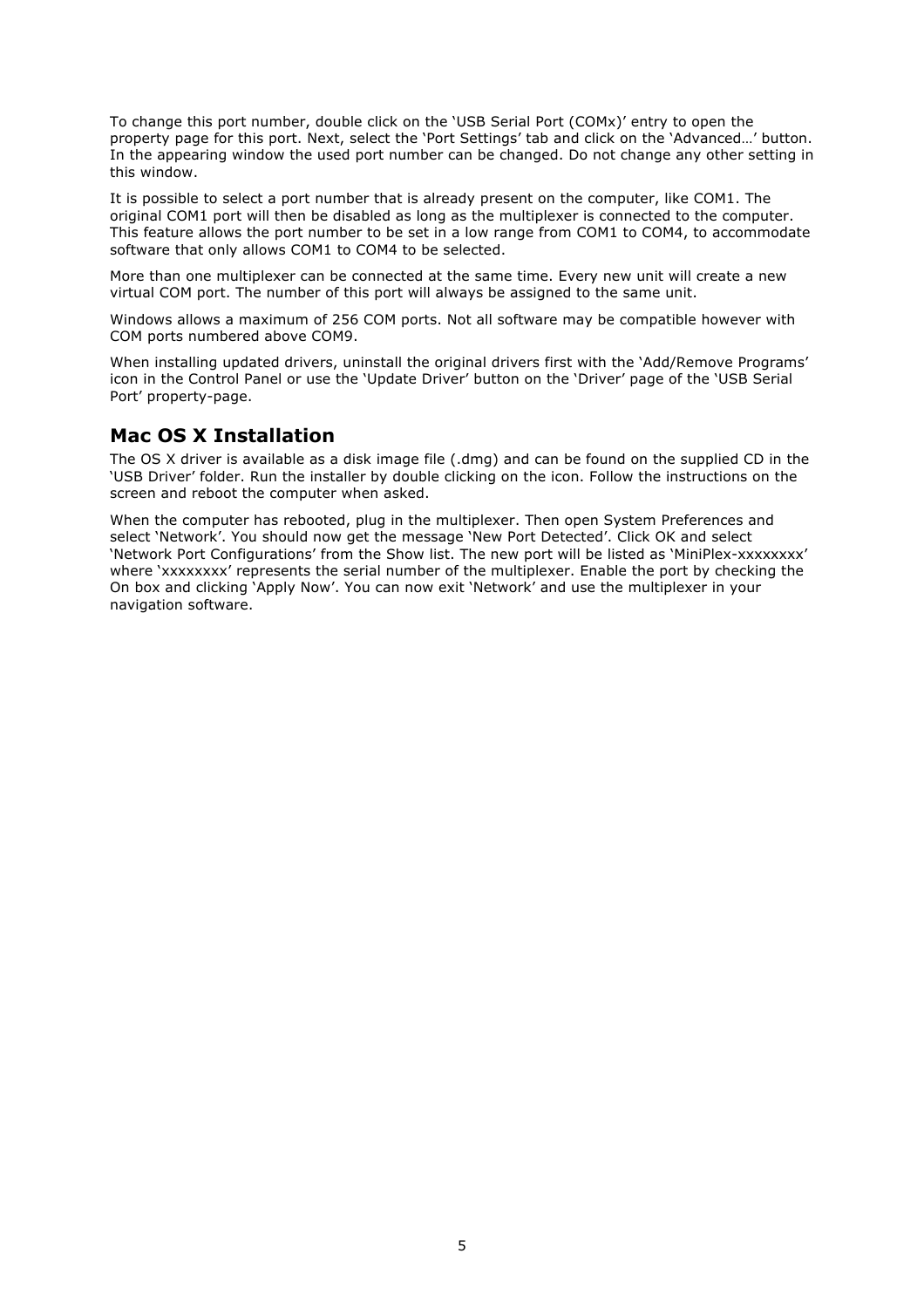# **Configuration**

Various options can be configured on the multiplexer, using the supplied configuration program MPX-Config. There is no installation procedure for this utility, just start it from the CD or copy it to a suitable folder on the hard disk of your computer. The top part of MPX-Config shows the NMEA sentences that are received by the multiplexer. The bottom part shows the configuration controls.

The File menu allows you to store the configuration settings of the multiplexer to a file or load the configuration from a file. This file format is similar to the Windows INI file format, allowing editing the files with a text editor. See the Technical Reference section for an example of a configuration file.

The multiplexer is configured with proprietary NMEA sentences. MPX-Config sends these sentences to the multiplexer but they can also be issued with a terminal program. See the Technical Reference section for a complete reference of the supported proprietary sentences.

All configuration settings are stored in the multiplexer's non-volatile memory. These settings are retained without power supply.

| <b>O</b> MiniPlex Configuration Tool V3.00          |                                                                                                    |                                                                                                                                                               |                                                                                                                                                                                                | $\Box$                                               |
|-----------------------------------------------------|----------------------------------------------------------------------------------------------------|---------------------------------------------------------------------------------------------------------------------------------------------------------------|------------------------------------------------------------------------------------------------------------------------------------------------------------------------------------------------|------------------------------------------------------|
| Devices About<br>File                               |                                                                                                    |                                                                                                                                                               |                                                                                                                                                                                                |                                                      |
|                                                     |                                                                                                    |                                                                                                                                                               |                                                                                                                                                                                                |                                                      |
| Serial Port<br>4800<br>Speed:<br>Port: COM1 (vcp) ▼ | Mode of Operation <sup>-</sup><br>C Server<br>$C$ Hub<br>C Auto Hub/Server<br>Options <sup>-</sup> | Real-Time<br>Overflow<br>Ch.1<br>$\bullet$ Ch.1<br>п<br>$\bullet$ Ch.2<br>Ch.2<br>Ch.3<br>$\bullet$ Ch.3<br>$Q$ Ch.4<br>$\Box$ Ch.4<br>Talker ID <sup>®</sup> | Sentence Filter<br>Div<br> PC  1   2   3   4   Sentence<br>ONOOO GPRMC<br>5<br>$\bullet$ HCHDT<br>-<br>$\bullet$ iimuv<br>$\bullet \bullet \mathbf{n} \bullet \mathbf{n}$ timtu<br>00000 --GLL | Store <sup>D</sup><br>Load $\mathbf{P}$<br>Delete ±1 |
| Read Configuration<br>₽                             | Priority<br><b>Channel Numbers</b><br>$HDG \rightarrow HDT$<br>SeaTalk --> NMEA<br>☞               | Ch.1:<br>Ch.2:<br>$Ch.3:$ WI<br>Ch.4:                                                                                                                         | ♦♦♦♦ --GGA<br>♦♦♦♦♦ --GSV                                                                                                                                                                      | Capture $\mathbb{R}$<br>Add                          |
| ⊤NMEA Sentence Input⊤<br>Send                       |                                                                                                    | $Set \bigtriangledown$                                                                                                                                        | ShipModul<br><b>Marine Electronics</b>                                                                                                                                                         | Clear List 宿                                         |
| Device:                                             | Serial:<br>Version:                                                                                | Config file: D:\manual.mpx                                                                                                                                    | Log: ---                                                                                                                                                                                       |                                                      |

**Screenshot of MPX-Config**

#### **Serial Port**

Before being able to configure the multiplexer, select the serial port to which the multiplexer is connected. The virtual port created by the driver is marked with '(vcp)'. The speed setting has no influence on the speed of the virtual serial port. It does however affect the speed of NMEA Out1. If you exit MPX-Config, the settings will be saved.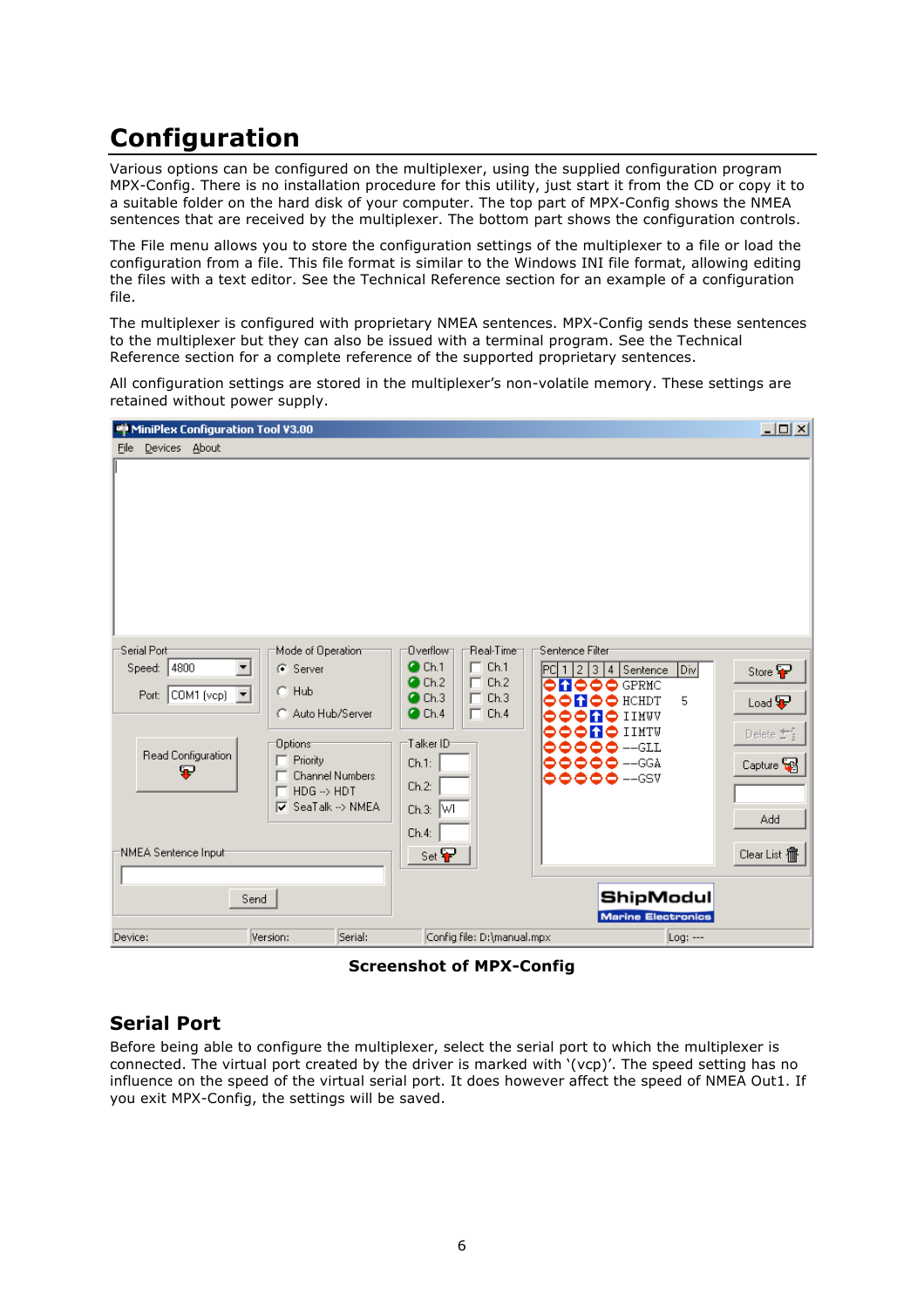#### **Read Configuration**

Every time you start MPX-Config, it will request the current configuration from the multiplexer. When this is unsuccessful (various controls on the MPX-Config window are greved), you can manually request the current configuration with this button.

The status line on the bottom of the MPX-Config window will show the name of the multiplexer, the internal software version, the serial number and the optionally loaded configuration file.

#### **Options**

Various options can be enabled on the multiplexer by checking one of the checkboxes as shown on the right.

#### **Priority**

The Priority option assigns a priority to incoming NMEA data, based on which input channel it is received. The USB input has the highest priority, followed by NMEA In 1, 2, 3 and 4 in descending order. If for instance two

GPS receivers are connected to input 1 and 2 and both GPS receivers output GPRMC sentences, only the sentence from the GPS on input 1 is passed. This feature can be useful to set up a second GPS as a backup for the main GPS.

The multiplexer only uses the sentence formatter (the 'RMC' part) for comparison. Another useful application is when a Loran-C receiver is used as a backup for the GPS. With the GPS connected to input 1 and the Loran-C receiver connected to input 2, the NMEA data from the GPS is passed while similar NMEA sentences (e.g. LCRMB, LCGLL) from the Loran-C are blocked. When the GPS fails, a timeout mechanism ensures that after 10 seconds the NMEA data from the Loran-C is passed through the multiplexer.

Please note that not every sentence from a lower priority input is blocked. When for instance the Loran-C outputs GLC sentences (which a GPS definitely does not), these are passed through the multiplexer too. The priority mechanism only works on sentences with a similar formatter (characters 3 to 5).

The following example shows what is passed and what not. The left column in the table shows the sentences from a GPS and the right column the sentences from a Loran-C. The sentences that are greyed in the table are blocked by the priority mechanism. The table shows that only the GLL and RMB sentences from the Loran-C are blocked. If it is necessary to block the remaining sentences from the Loran-C, the Sentence Filter can be used.

The priority mechanism can store up to 30 sentence types to

determine their priority. The list is scanned every second and entries older than 10 seconds are removed. This ensures that sentence types on lower priority inputs are passed when their counterparts on higher priority inputs are no longer received.

#### **Channel Numbers**

This option inserts channel number information in the NMEA stream that is output by the multiplexer. Each NMEA sentence that is output on the USB interface is preceded by a proprietary NMEA sentence '\$PSMDCN', to indicate on which NMEA input the following sentence was received. The following example shows that the IIGGA sentence was received on input 1, the GPGGA sentence on input 2, the IIGLL sentence on input 1 and the HEHDT sentence on input 3.

```
$PSMDCN,1*1A
$IIGGA,143357.999,5301.0061,N,00635.5479,E,1,06,1.9,90.0,M,,,,0000*2E
$PSMDCN,2*19
$GPGGA,143357.999,5301.0061,N,00635.5479,E,1,06,1.9,90.0,M,,,,0000*39
$PSMDCN,1*1A
$IIGLL,5301.0061,N,00635.5479,E,143357.999,A*22
$PSMDCN,3*18
$HEHDT,67.0,T*1E
```
This channel number information is used by our utility VirtualPlex-1 to send NMEA sentences from a certain input port on the multiplexer to a specific virtual serial port.

| <b>GPS</b><br>(In 1) | Loran-C<br>(In 2) |
|----------------------|-------------------|
| <b>GPGLL</b>         | LCGLI             |
| <b>GPRMB</b>         | <b>I CRMB</b>     |
| <b>GPGGA</b>         | LCGLC             |
| <b>GPRMC</b>         | <b>LCBOD</b>      |

**Options** Priority г **Channel Numbers**  $HDG \rightarrow HDT$ Г  $\nabla$  SeaTalk -> NMEA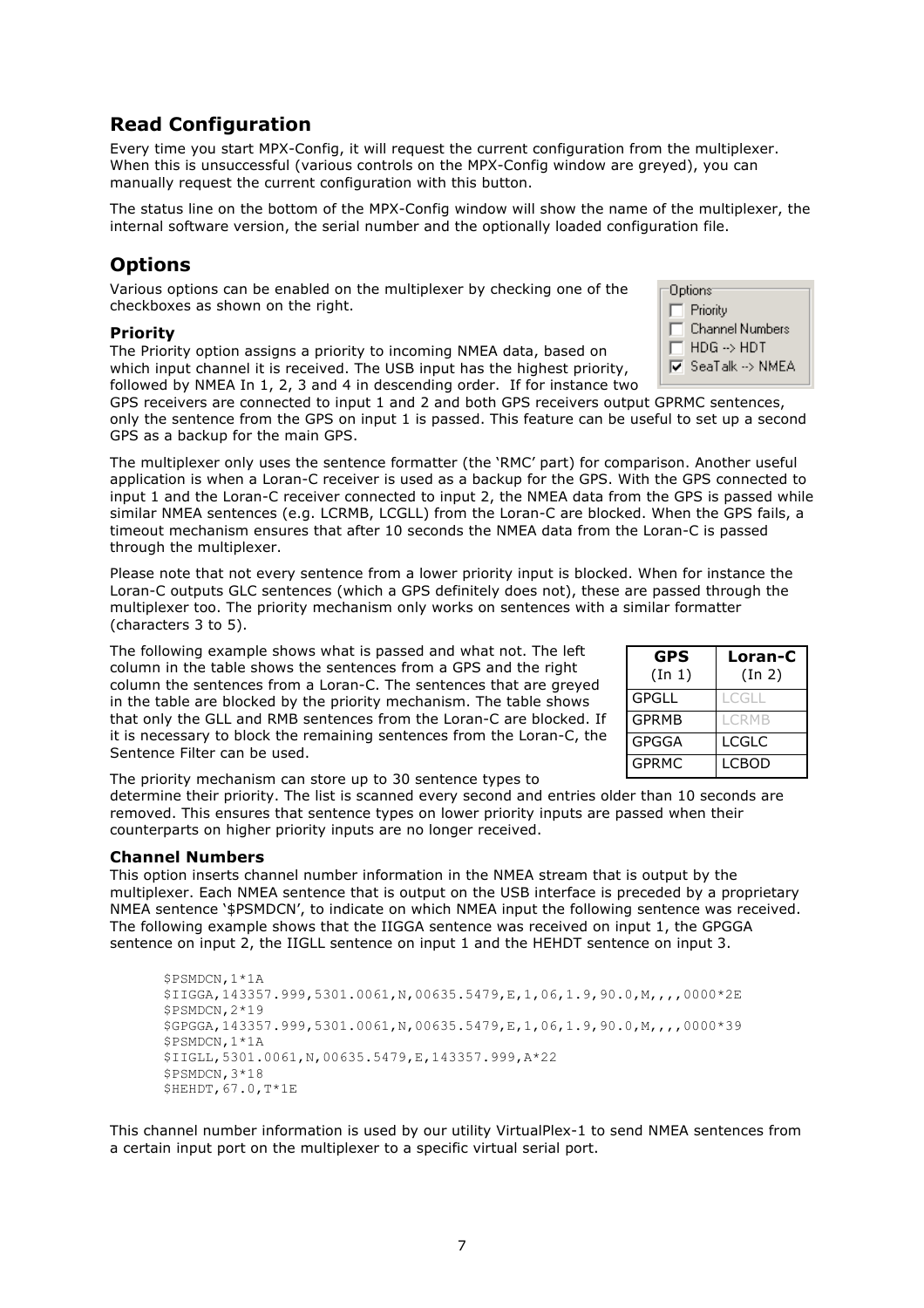In the example on the right, VirtualPlex-1 is configured to create a virtual serial port COM3, which is assigned to input channel 2 on the multiplexer. Applications that open COM3 will thus only receive NMEA sentences from input channel 2 on the multiplexer.

#### **HDG -> HDT**

This option changes an HDG sentence (magnetic heading) into an HDT sentence (true heading). If the HDG sentence contains a magnetic variation, it is used to calculate the

| <b>Example 1</b> ShipModul VirtualPlex-1               |      |                           | $\Box$ $\times$     |
|--------------------------------------------------------|------|---------------------------|---------------------|
| Start                                                  | Stop | Settings                  | About               |
| My Computer                                            |      | Control Panel             |                     |
| 白 30 Serial Port (COM1)                                |      | SERIAL PORT:<br>COM1      |                     |
| Wirtual Serial Port (COM3)<br>Serial Port (COM2)       |      | $\nabla$ Dispatch Enabled |                     |
| Serial Port (COM10)                                    |      | COM4                      | Add Virtual Port    |
| └─ ッ Serial Port (COM11)<br>Serial Port (COM12)        |      |                           |                     |
| ├─ ヺ゙ Serial Port (COM13)                              |      | Configure Master Port     | Delete Virtual Port |
| Serial Port (COM14)<br><u>w</u><br>Serial Port (COM15) |      |                           |                     |
| Serial Port (COM16)                                    |      | Channels                  |                     |
| Serial Port (COM17)                                    |      | COM3 assigned to          | Channel #2          |
| — y Serial Port (COM18)                                |      |                           |                     |

true heading from the magnetic heading in the HDG sentence, otherwise the magnetic heading is just copied into the HDT sentence. This option can be used when a device like a Voyage Data Recorder needs a true heading from a gyrocompass while only a fluxgate compass is available.

#### **SeaTalk -> NMEA**

To enable translation of SeaTalk® into NMEA, check this option. SeaTalk is a proprietary protocol developed by Raymarine® and it is used for communication between Raymarine navigation instruments like the ST40, ST50 and ST60 series. To be able to use these instruments with commonly available navigation programs or to feed their data into other non-Raymarine instruments, the SeaTalk data needs to be translated into NMEA. See the Technical Reference section for an overview of the SeaTalk data that is translated into NMEA.

#### **Mode of Operation**

The multiplexer can operate in three different modes: Server, Hub and Automatic. Basically, these modes determine which NMEA data is available on NMEA Out2.

| ⊤Mode of Operation |  |
|--------------------|--|
| $\odot$ Server     |  |
| C Hub              |  |
| C Automatic        |  |

- Server mode: In this mode, the combination of computer and multiplexer acts as an NMEA server. Incoming NMEA data from NMEA In1 to In4 is sent to computer and NMEA Out1. NMEA Out2 only outputs data received from the computer. Hub mode: In Hub mode, the multiplexer acts as a hub where all NMEA data comes together and is sent out again. All incoming NMEA data from NMEA In1 to In4 and the computer is available on NMEA Out2. This mode has one limitation: since the NMEA data is sent to multiple outputs on the multiplexer, the total throughput is limited by the speed of the slowest output: NMEA Out2, which is fixed to 4800 baud. This may cause buffer overflows. Auto mode: When Auto mode is selected, the multiplexer automatically switches between Hub-
- and Server mode, depending on the presence of computer generated data. When the multiplexer receives NMEA data from the computer, it switches to Server mode. When no data is received from the computer for more than 10 seconds, the multiplexer will switch to Hub mode.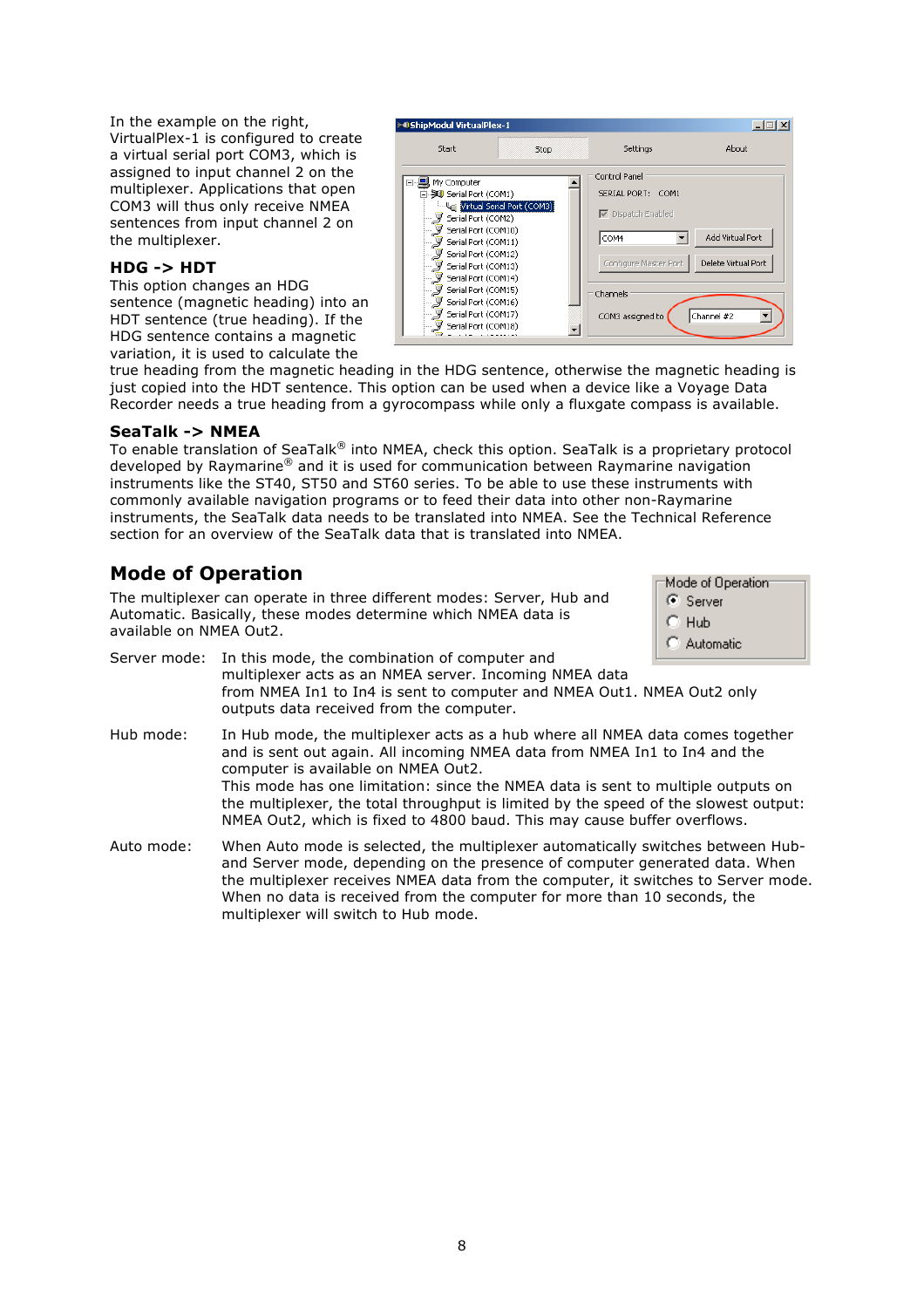Auto mode is very useful when sailing alternately with our without a laptop. Consider a typical setup as shown below:



When the laptop is connected, it will receive all information from the instruments and the running navigation software is able to calculate the course to steer and drive the autopilot accordingly. Because the laptop is sending NMEA data, the multiplexer is in server mode and the autopilot will therefore receive information from the laptop only.

When the laptop is not connected, the multiplexer switches to hub mode and sends all data from the instruments directly to the autopilot. This way, the autopilot will receive course information directly from the GPS.

NMEA Out1 is not affected by the mode setting. On this output, only NMEA data from the NMEA inputs is available. Since this output is connected in parallel with the USB interface, it will operate at the same speed as the USB interface. When the USB interface is set to 38400 baud, NMEA Out1 will also run at 38400 baud.

### **Real-Time**

The Real-Time option bypasses the buffer on a specific channel. In normal operation, all incoming NMEA sentences are stored in a buffer, one for each channel, which holds approximately 2 seconds of NMEA. In situations with heavy NMEA traffic, these buffers can be filled up quite rapidly until an overflow occurs (read LED blinks). Normally an overflow situation is not dangerous, it only means that every now and then an incoming NMEA sentence is discarded because the buffer has no room left to store the entire sentence.

| Real-Time |
|-----------|
| Ch.1      |
| Ch.2      |
| Ch.3      |
| Ch.4      |

However, when a fluxgate or gyrocompass is connected, which sends it's heading 10 or 20 times per second, the corresponding input buffer on the multiplexer is filled up constantly. Together with NMEA data from other instruments, the total amount of data passing through the multiplexer gets so high that almost all used inputs are in constant overflow, resulting in an unacceptable delay of information of up to 20 seconds. This makes it impossible for an autopilot to steer on a compass heading.

By enabling the Real-Time option on a channel that is connected to a compass, the buffer on that channel is bypassed and the NMEA data from the compass is passed through the multiplexer immediately. Some NMEA sentences will be discarded when the multiplexer is servicing another channel, but this is far less of a problem than having a 20 second delay in the heading information.  $Q<sub>Ch1</sub>$ 

The overflow indicators on the MPX-Config screen can also be used to determine which channel is causing the overflow. The LED corresponding to the compass channel will be lit almost continuously. See the section **Operation** for ways to prevent an overflow.

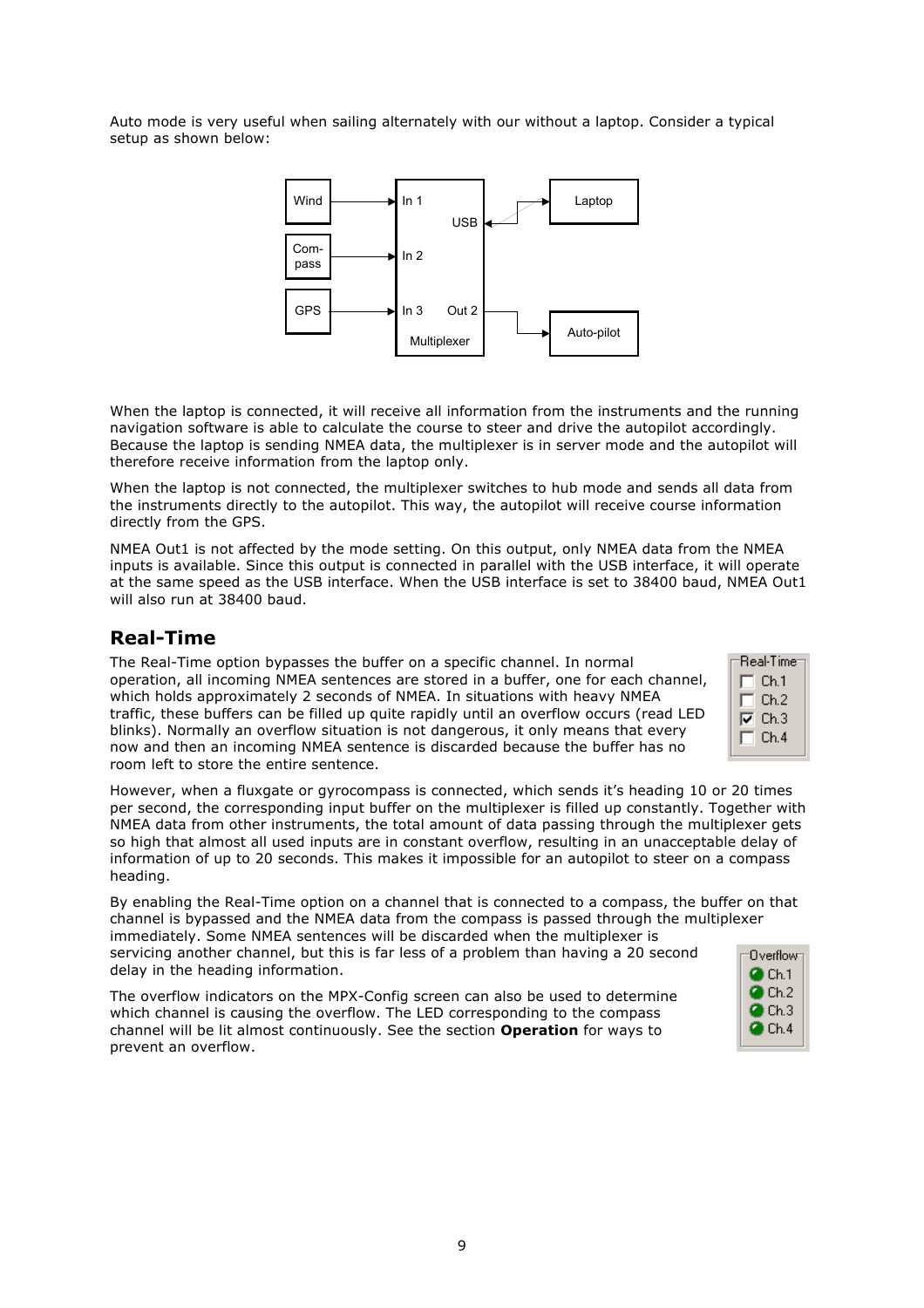### **Talker ID**

The multiplexer allows you to change the talker ID of incoming sentences. Enter the desired talker ID in the edit box of the desired channel and press the Set button to send the setting to the multiplexer. Pressing the Read Configuration button will read the Talker ID settings from the multiplexer. To clear a talker ID, simply clear the edit box(es) and press the Set button. Please note that any combination of two characters can be used as talker ID, including spaces. Therefore, make sure you clear the edit box and not fill it with spaces if you want to clear a talker ID.

With the setting as shown on the right, any NMEA sentence received on input channel 1 will get talker ID 'II'. Thus a GPRMC sentence from a GPS will be changed into IIRMC.

This feature can be useful when similar sensors are connected to the multiplexer and the software must be able to distinguish between the data from these sensors. A catamaran for instance could have a depth sensor in each hull, sending similar sentences to the navigation software.

### **Sentence Filter**

The sentence filter is a powerful feature that allows you to specify exactly which NMEA sentence may be received on any channel, including the USB interface. Up to 30 rules can be entered, either manually or by capturing the NMEA sentences received by the multiplexer.

Each filter rule consists of the address field of an NMEA sentence (2 characters for the talker ID and 3 characters for the sentence formatter like 'GPRMC') and an indicator for each channel (Inputs 1 to 4 and the PC). The indicator can be toggled between a pass sign ( $\Box$ ) and a block sign ( $\Diamond$ ) by clicking on it. This determines whether that specific sentence will be passed or blocked by the multiplexer. Wildcards are allowed too by using the '-' character.

#### **An Example**

The first step is to fill the list with NMEA sentences to be filtered. This can be done automatically by pressing the 'Capture' button. All controls will be disabled during capture and the 'Capture' button changes to 'Stop'.

Leave the capture mode running for approximately 10 seconds. By that time, all connected instruments will have sent NMEA sentences. Press 'Stop' to end capture mode.

To make sure all sentences are captured properly, no Talker ID's may be specified for input channels 1 to 4.

After the capture process, the list may look like the example on the right: the list shows received sentences GLL and RMC on input 1 and HEHDT on input 2 (GLL and RMC would have been preceded by GP but more on that later).

If for instance the GGA and GLL sentences have to be blocked, simply click on the pass signs of both sentences, to change them into a block sign. Pressing the Store button sends the list to the multiplexer. Now the filter is operational.

As can be seen in the picture, the GLL and RMC sentences contain two dashes ('--') to indicate a wildcard. This means that the first two characters are not used in the comparison with received data. In this case, the filter processes anything that has a sentence formatter of GLL or RMC. When a list is captured, you can click on a sentence with the cursor and edit the characters of that list entry. Thus a captured sequence with 'GPRMC' and 'GPGLL' can be changed into '--RMC' and '--GLL'. A useful purpose for wildcards is to block proprietary sentences from a device by entering 'P----' in the filter list. This will block any sentence that starts with a 'P'.

The number in the last column is a divisor factor. By default, this number is 0, which means that every occurrence of that sentence is passed. To lower the frequency of a sentence, a number between 2 and 99 can be entered. For instance, if a fluxgate compass is sending 10 sentences per



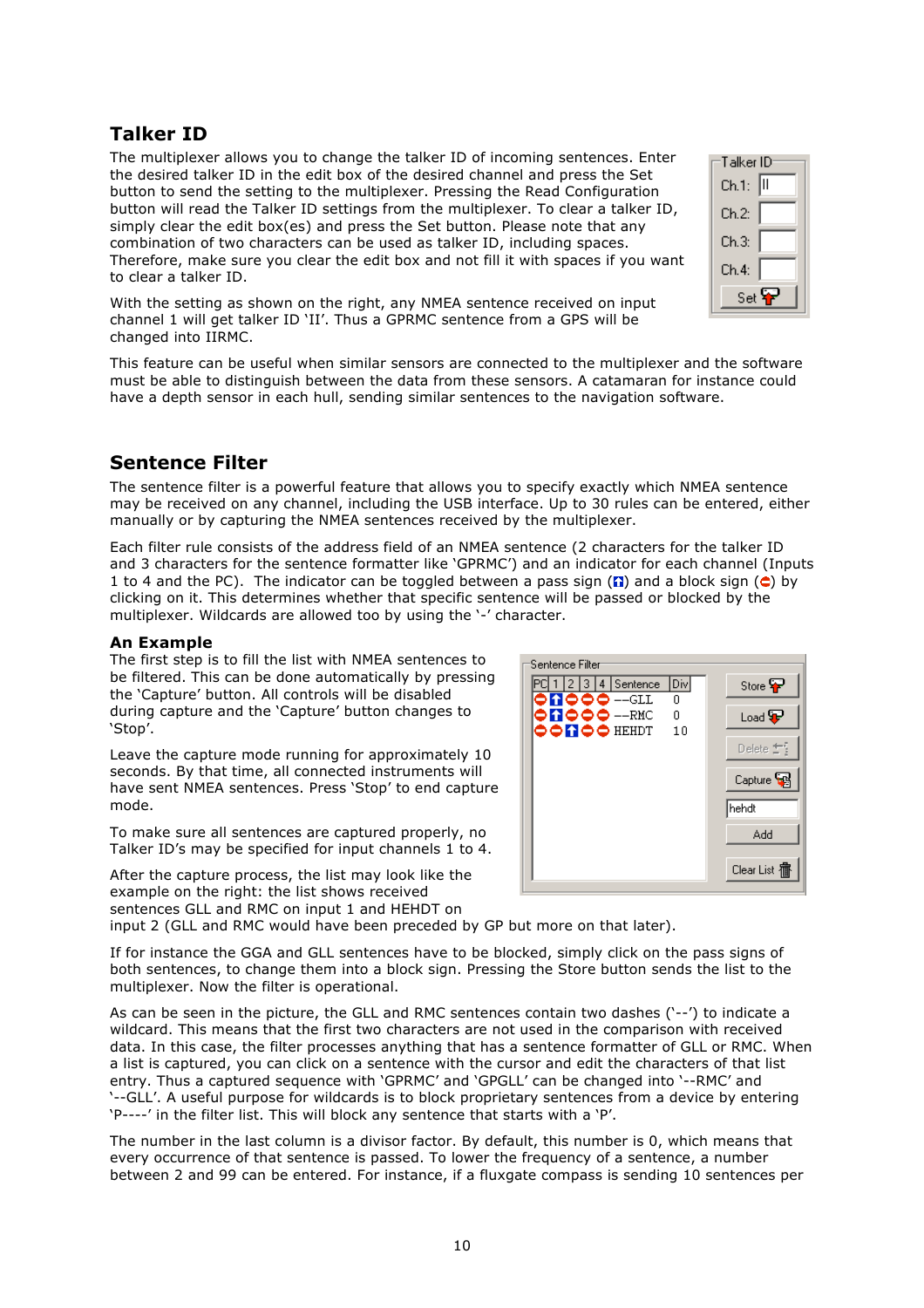second, and the multiplexer or a connected device is suffering from an overflow, you can enter a 5 in the divisor column. The effect is that every fifth sentence will be passed while all others are blocked. This brings the sentence frequency down from 10 to 2 sentences per second.

#### **Managing the list**

The filter list is managed in MPX-Config and can be stored to or retrieved from the multiplexer. Clicking on a traffic sign toggles it between a pass sign ( $\Box$ ) and a block sign ( $\Diamond$ ), which determines whether that specific sentence will be passed or blocked on that channel. Each column represents an input of the multiplexer, including the input from the computer (PC). The following management functions are available:

- **Store** Stores the filter list from MPX-Config into the multiplexer. Any existing filter rules in the multiplexer are overwritten with the ones in the list.
- **Load** Loads the filter list from the multiplexer into MPX-Config. The loaded filter rules are added to any existing rules in the list. If you do not want this, clear the list by pressing the Clear List button first.
- **Delete** Delete a filter rule from the list in MPX-Config. Select the filter rule to be deleted by clicking on the formatter (e.g. 'RMC') and press the Delete button.
- **Capture** Enables the capture mode. The filter list will be filled automatically with the NMEA sentences that are received by the multiplexer. For this function to work properly, it is necessary that any 'Talker ID' and 'Channel ID' settings be cleared first. Otherwise, the list will be filled with modified sentences instead of the originals.
- **Add** Add a filter rule. Type the desired sentence address into the edit box left of the Add button and press Add or the enter key. This will enter a new filter rule with all channels blocked  $\left( \bullet \right)$ . The input is case-insensitive; every entered sentence formatter will be converted into uppercase. The input must contain 5 characters, including wildcards.
- **Clear List** This button clears the filter list in MPX-Config (not the multiplexer!). To clear the list in the multiplexer, press the Store button after clearing the list in MPX-Config.

#### **Manual NMEA input**

MPX-Config allows manual entry of NMEA sentences for testing, configuration etc. Type the desired NMEA sentence in the edit box as shown on the right and press the Send button or the enter key. Do not precede the NMEA sentence with a '\$' as MPX-Config will do

| <del>┌</del> NMEA Sentence Input |      |
|----------------------------------|------|
| <b>PSMDVER</b>                   |      |
|                                  | Send |

this for you. The input is case sensitive, so whatever you type will be sent literally to the multiplexer. Since all NMEA commands are uppercase, you have to enter them as uppercase.

## **Indicators**

The multiplexer has two LED's. The green LED indicates the reception of valid NMEA data on the listener ports or the Bluetooth interface. The LED only blinks on valid NMEA sentences that start with a '\$' or '!' and end with a LF character, thus indicating a proper connection and polarity of the connected instrument. In case of a reverse polarity, the green LED will not blink.

The red LED indicates a buffer overflow, in case more data is coming in than can be transmitted. See section "**Operation**" for options to resolve an overflow situation.

Both LED's will blink once when the power is applied to the multiplexer. When the red LED stays lit, a hardware error is found during execution of the self-test.

## **Mounting**

The multiplexer is not waterproof. It should be mounted at a dry place, like behind the instrument panel, on a flat surface.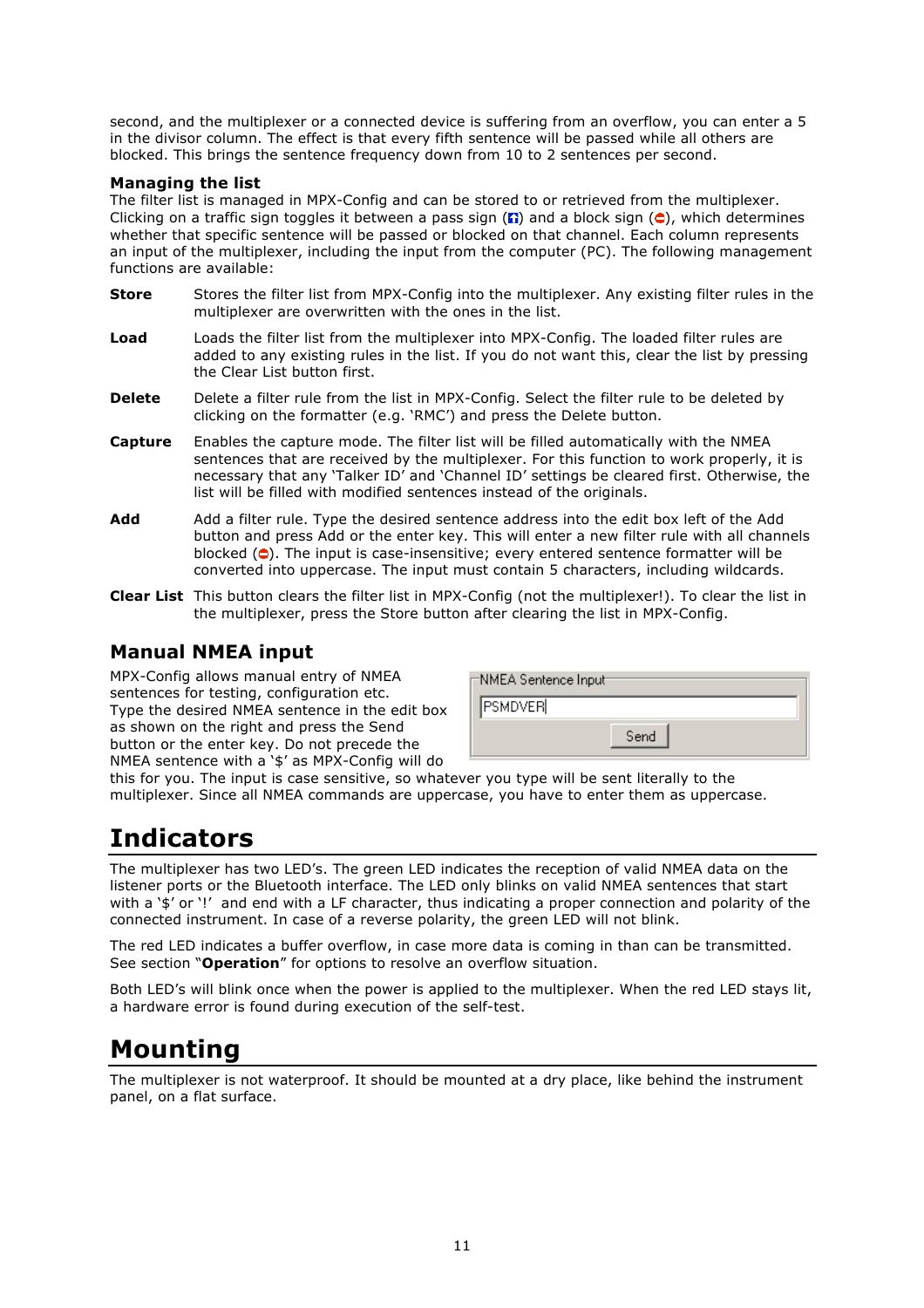### **Technical Reference**

## **MPX-Config Registry keys**

The serial port settings of MPX-Config are stored in the Windows registry, using the following keys:

```
HKEY_CURRENT_USER\Software\CustomWare\MPXConfig\BaudRate
HKEY_CURRENT_USER\Software\CustomWare\MPXConfig\SerialPort
```
## **MPX-Config INI file format**

The configuration file format of MPX-Config resembles the standard Windows INI file format. Below is an example with has all possible options listed. The example corresponds with the settings shown on the MPX-Config screenshot on page 5.

```
[Configuration]
Priority=0
Channel Numbers=0
HDG Translation=0
SeaTalk=1
Mode=0
RealTime Ch.1=0
RealTime Ch. 2=0RealTime Ch.3=0
RealTime Ch.4=0
Talker ID1=
Talker ID2=
Talker ID3=WI
Talker ID4=
[Filter]
GPRMC=01000,0
HCHDT=00100,5
IIMWV=00010,0
IIMTW=00010,0
--GLL=00000,0-GGA=00000,0-GSV=00000,0
```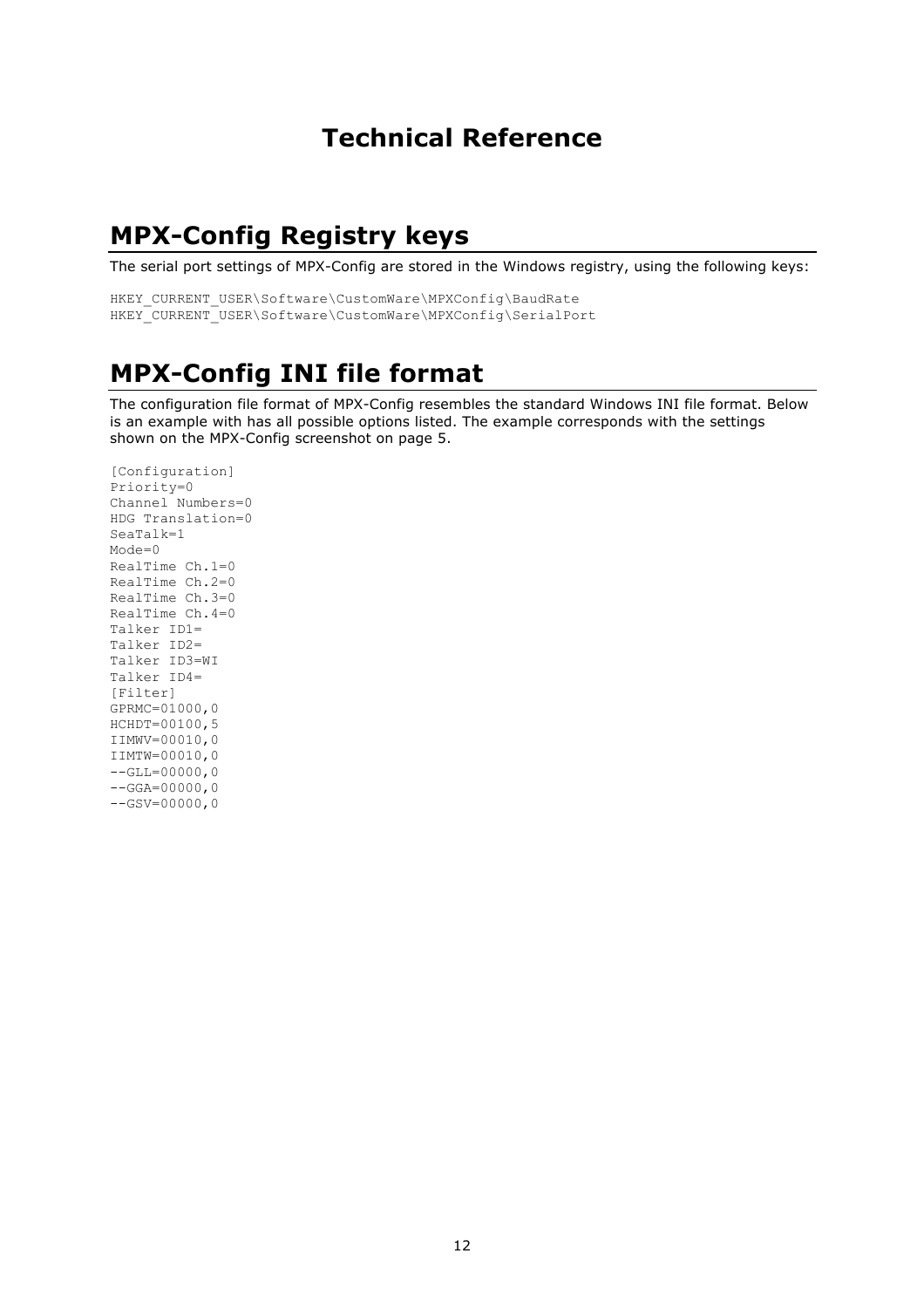## **Proprietary NMEA commands**

The multiplexer supports some NMEA commands through proprietary NMEA sentences. They also generate certain proprietary NMEA sentences in some modes of operation or as a response to NMEA commands.

All commands have the following format:

#### \$PSMDxx

- \$P: Start of a proprietary command. Dictated by the NMEA standard.
- SMD: ShipModul manufacturer's mnemonic.
- xx: Two- or three-character command code.

For ease of manual configuration, the commands issued to the multiplexer do not require a checksum. Sentences output by the multiplexer always contain a checksum. Sentences output by the multiplexer always contain a checksum, denoted with \*hh in the descriptions below.

### **Command reference**

#### **VER – Get Version**

Retrieves version information from the multiplexer. The multiplexer responds with the following version sentence:

\$PSMDVER,2.9.0,MiniPlex-USB,10025943,8001\*hh<CR><LF>

| MiniPlex-USB:<br>product descriptor<br>serial number<br>10025943:<br>8001:<br>multiplexer capabilities. This is a 4 digit, 16-bit field represented as a<br>hexadecimal number. Each bit identifies a capability of the multiplexer. The<br>following bits are defined:<br>2-0: Interface type, $0 =$ serial, $1 =$ USB, $2 =$ Bluetooth<br>AIS mode supported (BT models only)<br>7:<br>15: 3 <sup>rd</sup> generation multiplexer |  |
|-------------------------------------------------------------------------------------------------------------------------------------------------------------------------------------------------------------------------------------------------------------------------------------------------------------------------------------------------------------------------------------------------------------------------------------|--|
|-------------------------------------------------------------------------------------------------------------------------------------------------------------------------------------------------------------------------------------------------------------------------------------------------------------------------------------------------------------------------------------------------------------------------------------|--|

hh: checksum

#### **CN - Channel Number indicator**

This sentence precedes an NMEA sentence to indicate through which input channel the sentence was received.

\$PSMDCN,x\*hh<CR><LF>

x: channel number 1,2,3 or 4.

hh: checksum

Example: \$PSMDCN,1\*1A<CR><LF>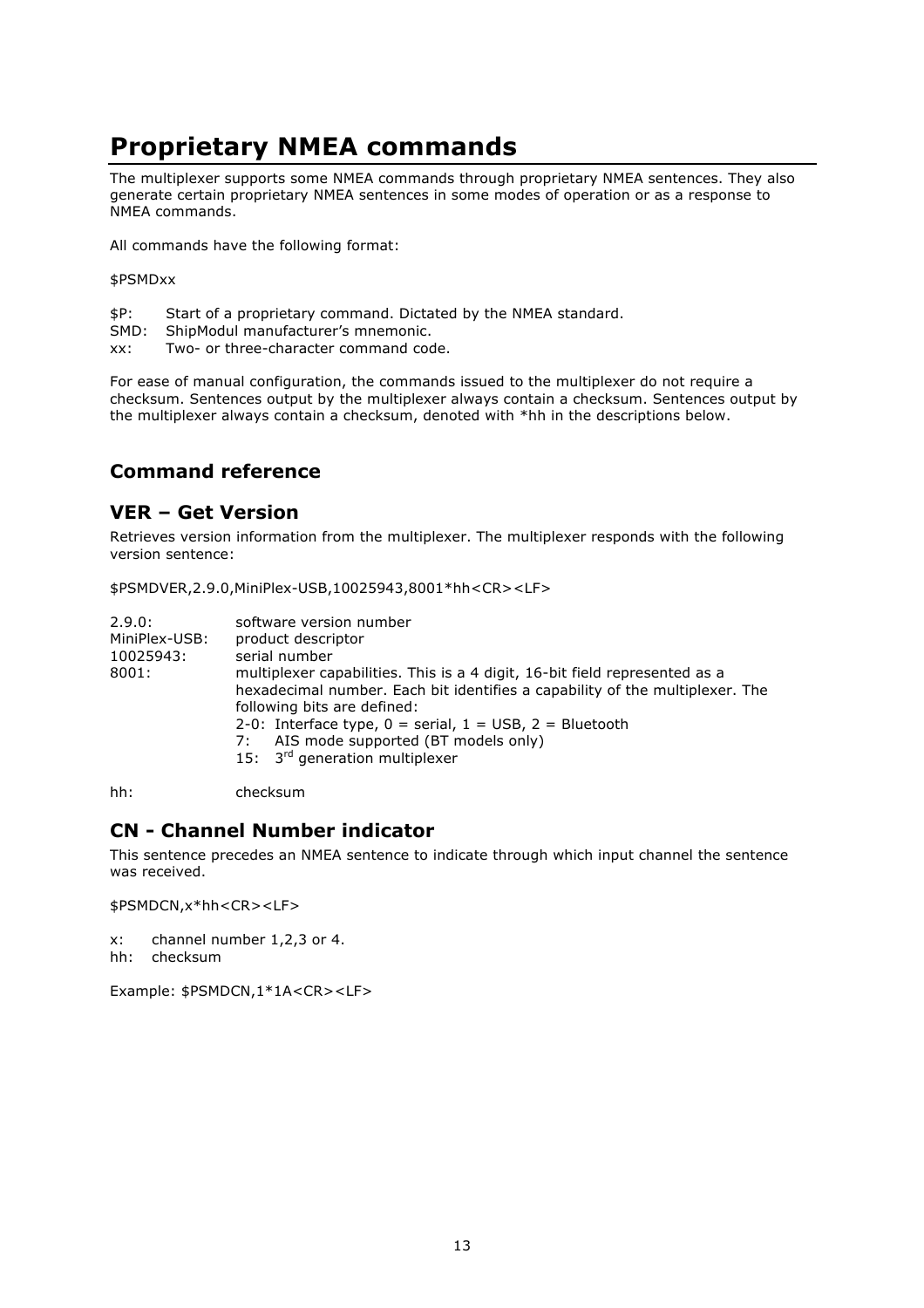#### **CF – Configuration**

This sentence sets the configuration of the multiplexer. The same sentence is sent by the multiplexer in response to a CFQ sentence.

Command: \$PSMDCF,b,m,s,p,n,rrrr,h[\*hh]<CR><LF>

| b: baudrate selector: $0 = 4800$ baud     | $1 = 9600$ baud<br>$2 = 19200$ baud<br>$3 = 38400$ baud<br>9 = toggle checksum mode $^{1)}$                                                                            |
|-------------------------------------------|------------------------------------------------------------------------------------------------------------------------------------------------------------------------|
| m: mode selector:                         | $0 =$ Server mode<br>$1 =$ Hub mode<br>$2 =$ Auto mode<br>$3 = AIS$ mode (BT models only)                                                                              |
| s: Seatalk translation: $0 =$ off         | $1 =$ on<br>$2 =$ dump all unknown Seatalk datagrams (PSMDST, xx, xx,)<br>$3 =$ dump all Seatalk datagrams<br>$4$ = toggle generated wind sentence between VWR and MWV |
| p: Channel priority: $1 = on, 0 = off$    |                                                                                                                                                                        |
| n: Channel numbers: $1 = on, 0 = off$     |                                                                                                                                                                        |
|                                           | r: Real-time mode: $1 = on, 0 = off.$ Four digits, one digit per channel, numbered from 1 to 4                                                                         |
| h: Heading translation: $1 = on, 0 = off$ |                                                                                                                                                                        |
| hh: optional checksum                     |                                                                                                                                                                        |

When sending this command to the multiplexer, it is not necessary to specify every field when only one configuration parameter has to be changed. Fields preceeding the one to be changed can be left blank. Fields after the one to be changed may be omitted. When for example only the channel priority must be changed, the command "\$PSMDCF,,,,1" may be sent. The fields 'b', 'm' and 's' are left blank while the fields for 'n' and 'rrrr' are omitted.

The 's' field will always return a 0 or 1 in response to a CFQ command.

1) Normally the multiplexer blocks sentences which contain a checksum error. Toggling the checksum mode lets the multiplexer pass sentences with a checksum error unprocessed. The response of the CFQ command shows in which mode the multiplexer is configured: when a checksum is added, the multiplexer is in normal mode and blocks erroneous sentences. When the CF response shows no checksum, the multiplexer passes erroneous sentences.

### **CFQ – Request current configuration**

This sentence requests the current configuration settings from the multiplexer.

#### \$PSMDCFQ<CR><LF>

The multiplexer responds with a CF sentence. When the response contains a checksum, the multiplexer is in normal mode and blocks erroneous sentences. When the CF response shows no checksum, the multiplexer passes erroneous sentences.

#### **FL – Filter**

This sentence speficies a filter rule which is applied on every incoming NMEA sentence. Sentences for which a rule is specified, will only be transferred if the input on which they are received matches the input specified in the filter rule.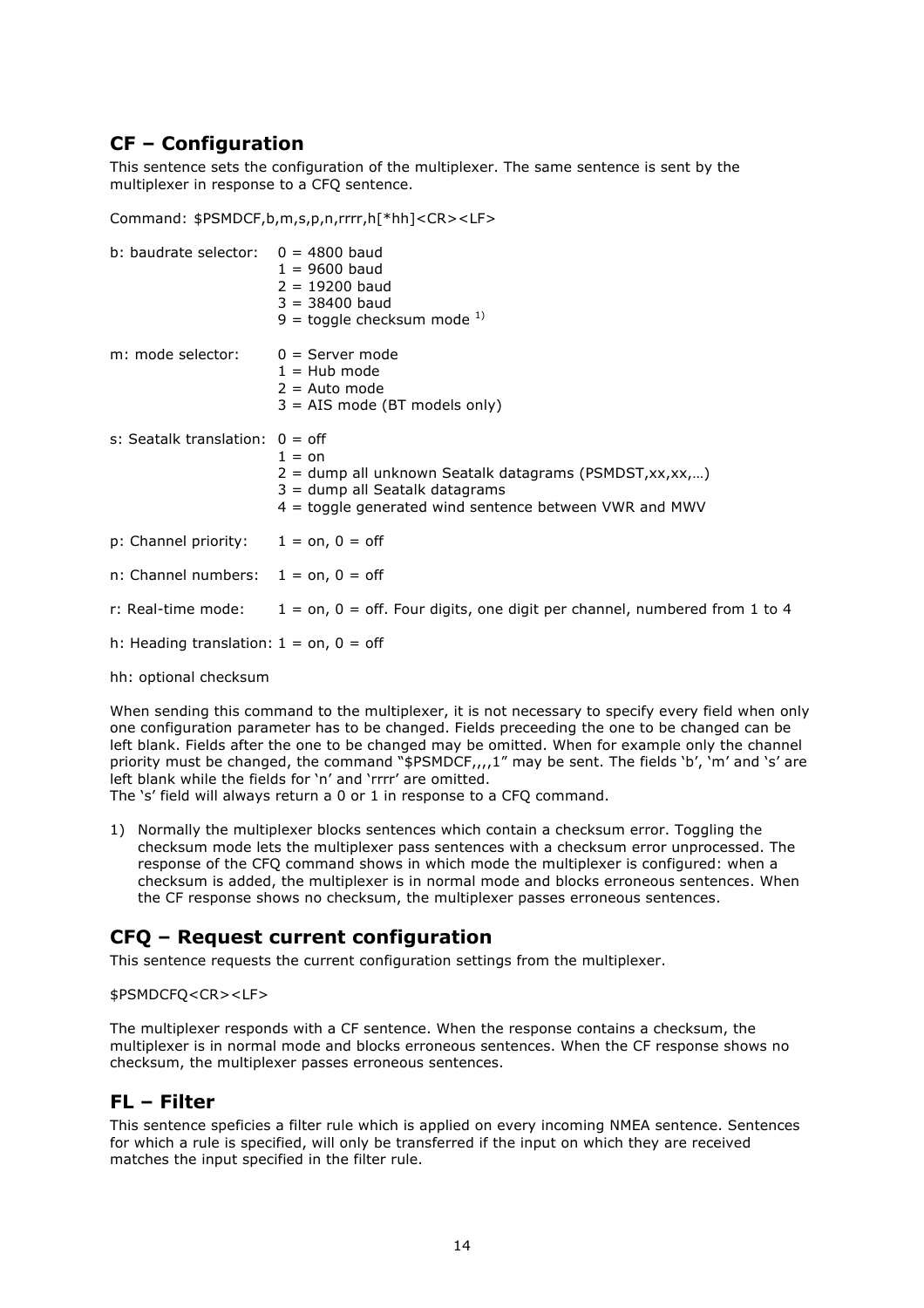Filter rules are specified by the formatter part of the NMEA address field, for instance the "GPRMC" part of a GPS "\$GPRMC" sentence. For each filter rule, the inputs to be passed can be specified. Sentences for which no rule exists are passed unrestricted.

\$PSMDFL,ccccc,xxxxx,[dd][\*hh]<CR><LF>

- ccccc: Sentence formatter of the filter rule (e.g. "GPRMC", "IIMWV", etc). This field may contain wildcard characters ('-'). For instance, "GP---" will apply to all sentences starting with "GP". Similarly, "--MWV" will apply to all sentences ending on "MWV" regardless of the talker ID. One filter rule with all wildcards and all inputs blocked is allowed to let the multiplexer block all sentences for which no rule exists. When an allwildcard rule is entered, the multiplexer will not accept subsequent filter rules. Example: \$PSMDFL,-----,00000<CR><LF>
- xxxxx: Inputs to pass. Each 'x' represents an input to assign to this rule, numbered from 0 to 4, where input 0 is the computer interface (serial or USB) and 1 to 4 represent NMEA inputs 1 to 4. A '1' means to pass, a '0' means to block. When all x'es are '1', the filter rule is removed.
- dd: Optional divisor factor (0..99). The frequency of a sentence is divided by this number to reduce the number of sentences in time. If for instance a divisor of 6 is specified for a sentence, only every  $6<sup>th</sup>$  sentence is passed. This can be used to reduce the output of a high-speed heading sensor.
- hh: Optional checksum

A FL sentence without any parameters will erase all rules.

Example: \$PSMDFL,GPRMC,10011<CR><LF>

This sentence specifies a rule for all sentences which have the "GPRMC" sentence formatter. When this rule is applied, only "GPRMC" sentences on inputs 0 (the computer), 3 and 4 are transferred. An FL sentence with wildcards on all positions is discarded.

#### **FLQ – Request filter list**

This sentence requests the filter list from the multiplexer. The multiplexer responds by sending FL sentences, one for each list entry. An empty FL sentence denotes the end of the list.

Example:

```
$PSMDFL,GPRMC,10011,0*hh<CR><LF>
$PSMDFL,GPGGA,10001,0*hh<CR><LF>
$PSMDFL,--VWT,01000,5*hh<CR><LF>
$PSMDFL,GPGSV,00001*hh<CR><LF>
$PSMDFL,*hh<CR><LF>
```
The sentences may not be dumped as one contiguous block. In case of heavy NMEA traffic, they may be interspersed with other NMEA sentences.

#### **ID – Talker ID**

Enables a Talker ID to be set for a specific channel. If the talker ID is set for a specific channel, the original talker ID in the sentences received on that channel is replaced by the specified one, before sending the sentence to the computer.

\$PSMDID,aa,bb,cc,dd[\*hh]<CR><LF>

- aa: Talker ID for channel 1
- bb: Talker ID for channel 2
- cc: Talker ID for channel 3
- dd: Talker ID for channel 4
- hh: optional checksum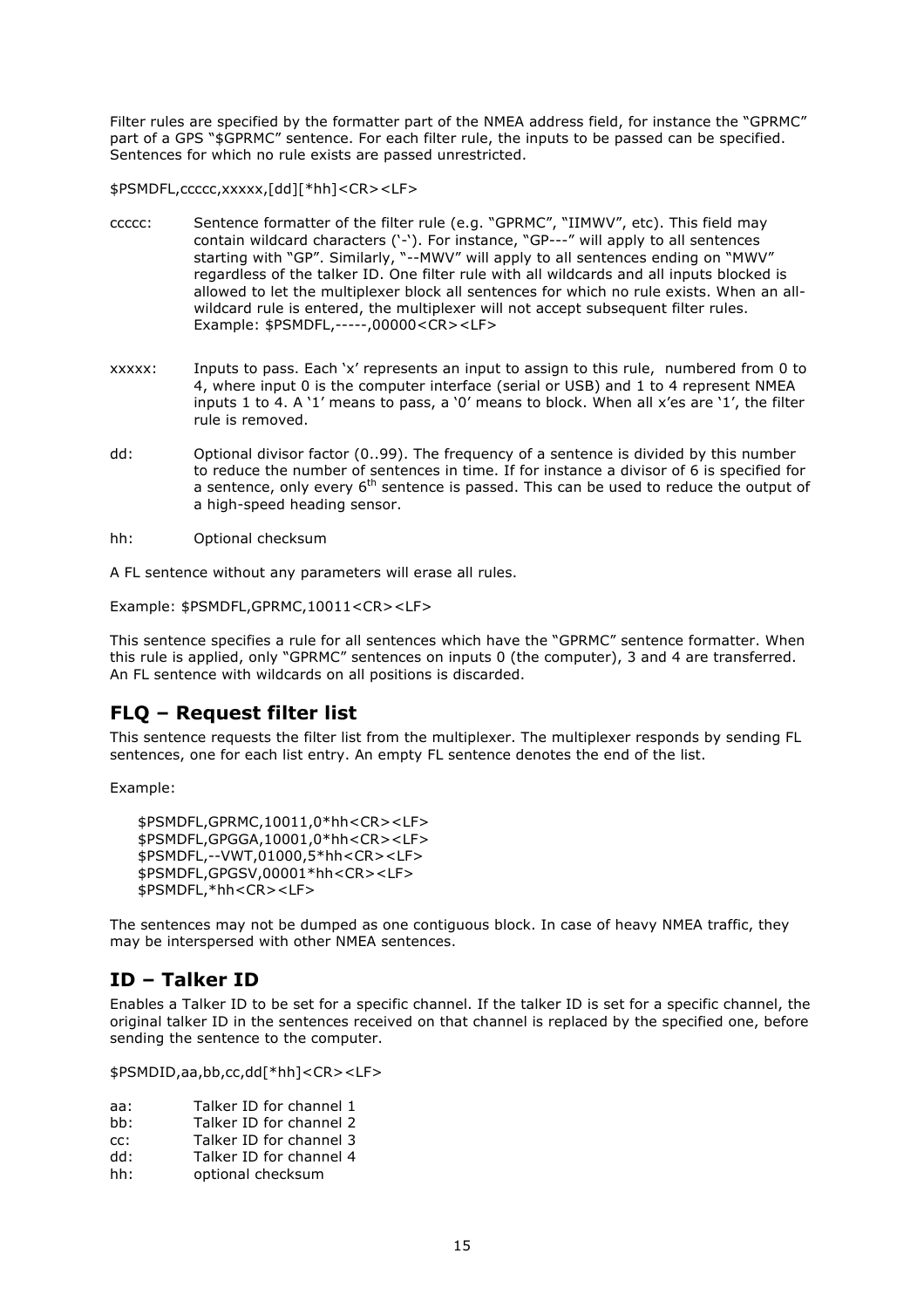An empty field clears the ID and disables the translation for that specific channel. Sending PSMDID without any fields clears all translations.

#### **IDQ – Request talker ID's**

Requests the Talker ID Translation settings. The multiplexer responds with an ID sentence.

#### **OV – Overflow**

In case of a buffer overflow (blinking red LED on the multiplexer), an overflow sentence is output, to indicate on which input buffer the overflow occurred:

\$PSMDOV,x<CR><LF>

x: Binary field. The first four bits indicate on which input buffer the overflow occurred.

### **Translated Seatalk datagrams**

When the Seatalk translation is enabled, the following datagrams are translated into NMEA sentences:

| <b>SeaTalk</b> | <b>NMEA</b> | <b>Description</b>                         |
|----------------|-------------|--------------------------------------------|
| 00             | <b>DBT</b>  | Depth below transducer                     |
| 10             | <b>MWV</b>  | Wind angle, (10 and 11 combined)           |
| 11             | <b>MWV</b>  | Wind speed, (10 and 11 combined)           |
| 20             | <b>VHW</b>  | Speed through water                        |
| 21             | <b>VLW</b>  | Trip mileage (21 and 22 combined)          |
| 22             | <b>VLW</b>  | Total mileage (21 and 22 combined)         |
| 23             | <b>MTW</b>  | Water temperature                          |
| 25             | <b>VLW</b>  | Total and Trip mileage                     |
| 26             | <b>VHW</b>  | Speed through water                        |
| 27             | <b>MTW</b>  | Water temperature                          |
| 50             | $- - -$     | Lattitude, value stored                    |
| 51             |             | Longitude, value stored                    |
| 52             |             | Speed over ground, value stored            |
| 53             | <b>RMC</b>  | Course over ground. RMC sentence is        |
|                |             | generated from stored values from 5x       |
|                |             | datagrams.                                 |
| 54             |             | GMT time, value stored                     |
| 56             |             | Date, value stored                         |
| 58             |             | Lat/Long, values stored                    |
| 89             | <b>HDG</b>  | Magnetic heading, including variation (99) |
| 99             |             | Magnetic variation, value stored           |

As appears from the table, not all datagrams result in an NMEA sentence. Some datagrams are only used to retrieve a certain value to be combined into one NMEA sentence.

When the Seatalk translation is enabled with with option 2 (the 's' parameter in the CF sentence is 2), unlisted datagrams are translated into a proprietary NMEA sentence with the following format:

\$PSMDST,aa,bb,cc,dd…\*hh<CR><LF>

aa,bb,cc,dd… represent the hexadecimal value of the bytes from the received Seatalk datagram.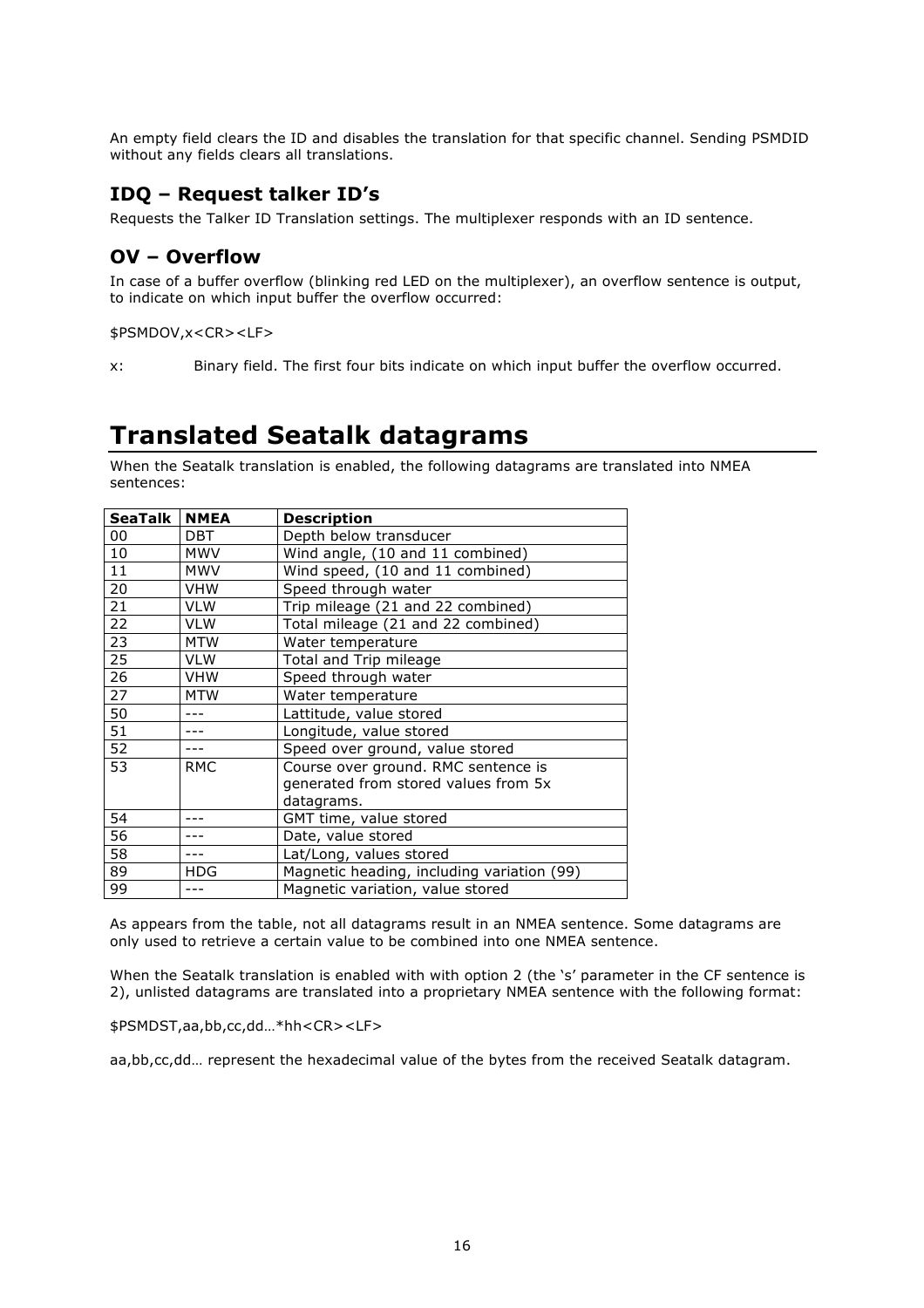# **Technical Specifications**

| Supply voltage:                 | $5V_{DC}$ from USB bus or<br>$8 - 30$ V <sub>DC</sub> , protected against reversed polarity.                             |
|---------------------------------|--------------------------------------------------------------------------------------------------------------------------|
| Current consumption:<br>Inputs: | 50 mA (100 mA max. with fully loaded talker ports).<br>4 x NMEA-183/RS-422, galvanically isolated. 1 input can be set to |
|                                 | SeaTalk mode.                                                                                                            |
| Input resistance:               | $>800$ Ohm.                                                                                                              |
| Outputs:                        | 1 x USB, 2 x NMEA-183/RS-422.                                                                                            |
| Buffers:                        | 5 buffers of 800 characters (4 x NMEA, 1 x RS-232).                                                                      |
| Filter list size:               | 30 sentence types                                                                                                        |
| Priority list size:             | 30 sentence types                                                                                                        |
| NMEA Out1:                      | Combined data from NMEA inputs.                                                                                          |
| NMEA Out2:                      | Combined data from NMEA and USB inputs (Hub mode) or data                                                                |
|                                 | from USB input only (Server mode).                                                                                       |
| Speed NMEA In:                  | 4800 Baud.                                                                                                               |
| Speed NMEA Out1:                | 4800-38400 Baud (NMEA HS).                                                                                               |
| Speed over USB:                 | 57600 Baud.                                                                                                              |
| Speed NMEA Out2:                | 4800 Baud.                                                                                                               |
| Indicators:                     | Overflow and Data.                                                                                                       |
| Dimensions:                     | $138 \times 72 \times 33$ mm.                                                                                            |
| Housing:                        | Flame retardant ABS.                                                                                                     |
|                                 |                                                                                                                          |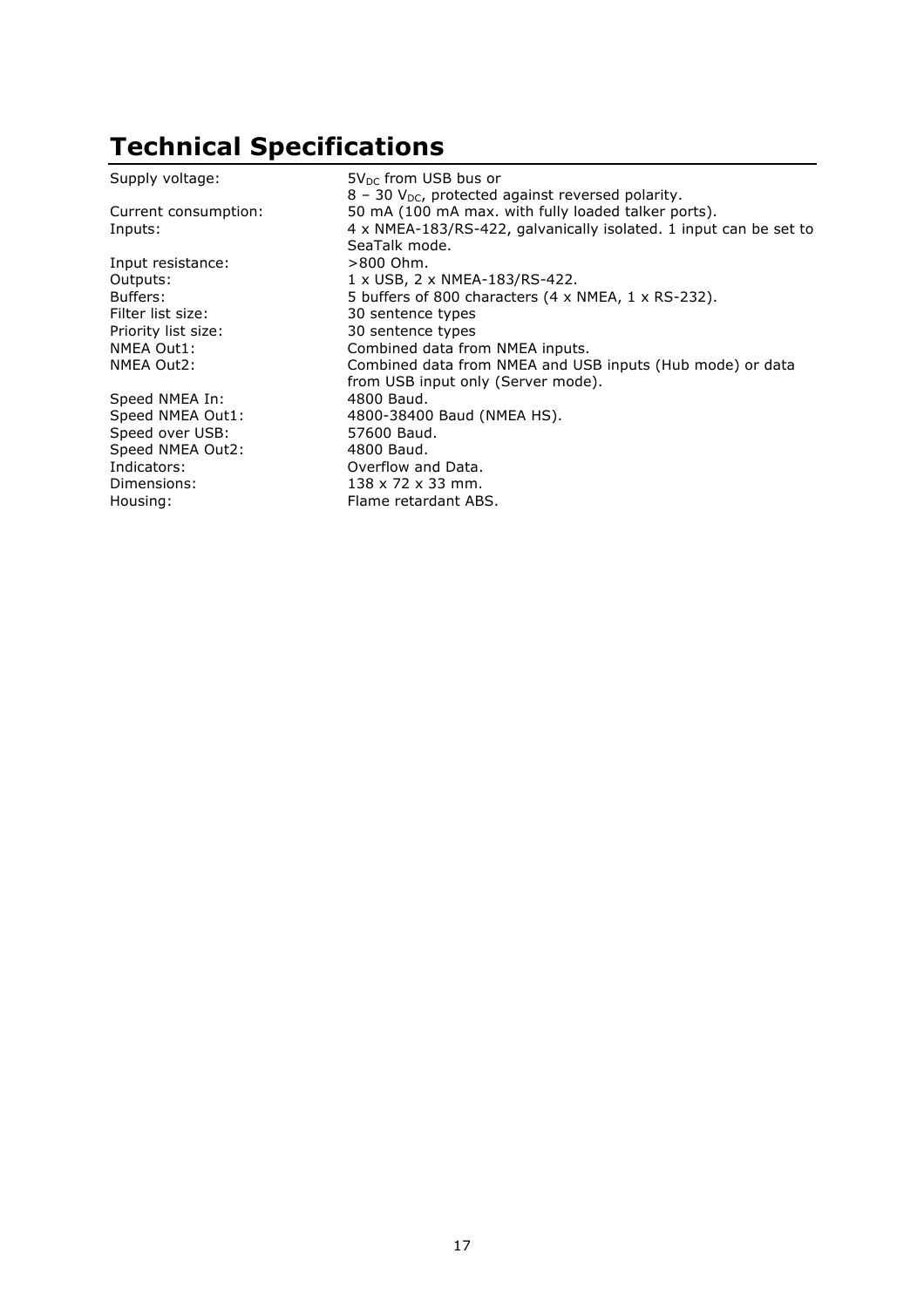### **Declaration of Conformity**

We,

CustomWare Borgstee 27b 9403 TS Assen The Netherlands Tel.: +31 592 375700 Fax: +31 592 375550

Declare under our sole responsibility that the product

ShipModul MiniPlex-USB

to which this declaration relates is in conformity with the following specifications:

EN/IEC61000-6-1:1997 and EN/IEC61000-6-3:1996 EN/IEC61162-1:2000 FCC Title 47 CFR, Part 15 Class B

The product herewith complies with the requirements of the EMC Directive 89/336/EEC and carries the CE-marking accordingly.

Assen, 1-11-2008 M. Sprang

 $\sim$ 

This device complies with Part 15 of the FCC Rules. Operation is subject to the following conditions: (1) This device may not cause harmful interference, and (2) this device must accept any interference received, including interference that may cause undesired operation.

CE FC